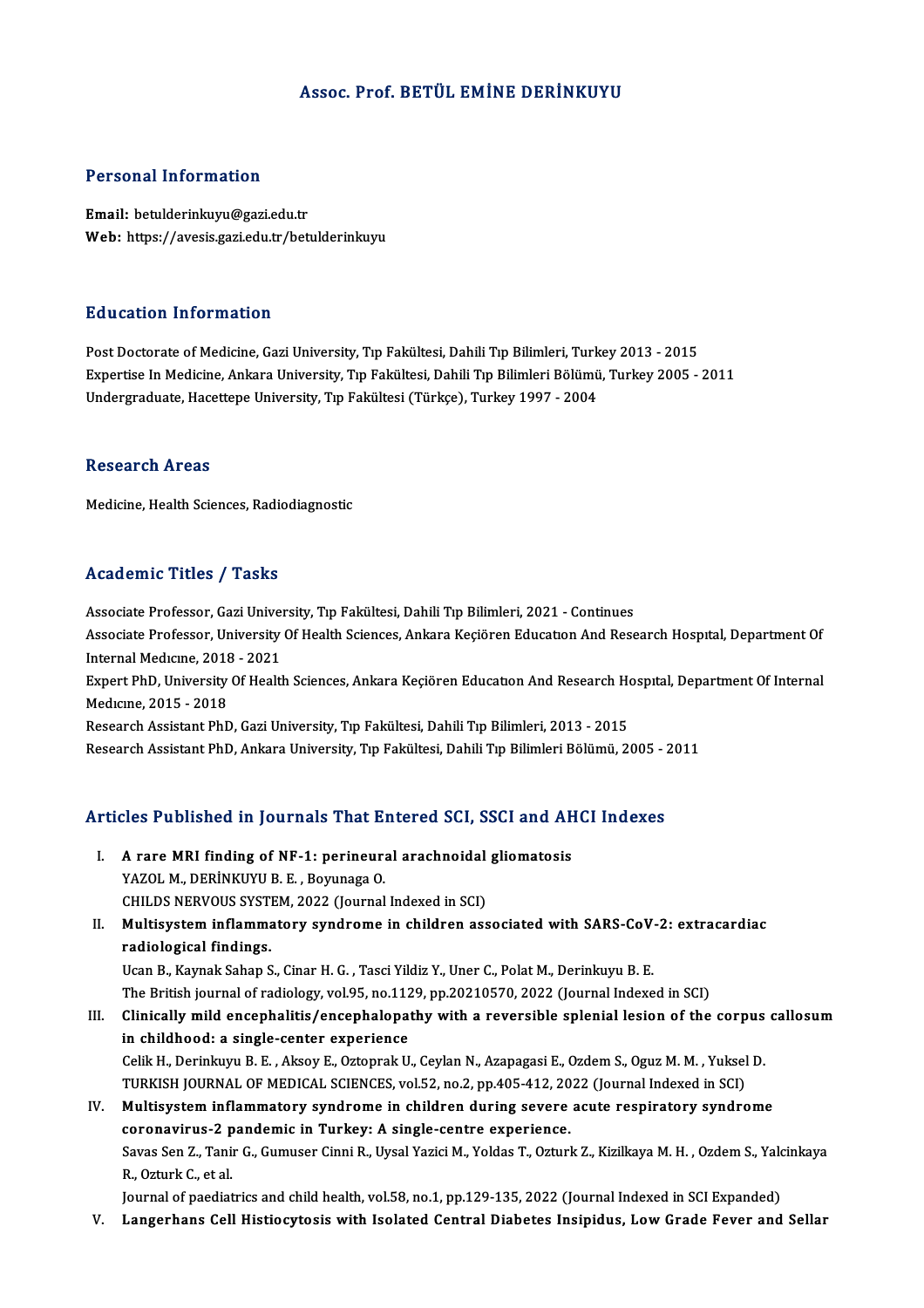Erosion

Okur I., Ari H., Cetinkaya S., Derinkuyu B. E., Caglar G., Cinar H. G., Yesil S., Savas-Erdeve S. HORMONE RESEARCH IN PAEDIATRICS, vol.94, no.SUPPL 1, pp.369-370, 2021 (Journal Indexed in SCI)

Okur I., Ari H., Cetinkaya S., Derinkuyu B. E. , Caglar G., Cinar H. G. , Yesil S., Savas-Erdeve S.<br>HORMONE RESEARCH IN PAEDIATRICS, vol.94, no.SUPPL 1, pp.369-370, 2021 (Journal Indexed in SCI)<br>VI. Retrospective evaluatio HORMONE RESEARCH IN PAEDIATRICS, vol.94, no.SUPP<br>Retrospective evaluation of patients with X-linked<br>clinical presentations: a single center experience Retrospective evaluation of patients with X-linked adrenoleukodystrophy with a wide range of<br>clinical presentations: a single center experience<br>Olgac A., Kasaplcara C. S. , Derinkuyu B. E. , Yuksel D., Cetinkaya S., Aksoy

clinical presentations: a single center experience<br>Olgac A., Kasaplcara C. S. , Derinkuyu B. E. , Yuksel D., Cetinkaya S., Aksoy A., Ceylaner S., Guleray N., Yesilipek A.,<br>Aydin H. I. , et al.<br>JOURNAL OF PEDIATRIC ENDOCRIN Olgac A., Kasaplcara C. S. , Derinkuyu B. E. , Yuksel D., Cetinkaya S., Aksoy A., Ceylaner S., Guleray N., Yesilipek A.,<br>Aydin H. I. , et al.<br>JOURNAL OF PEDIATRIC ENDOCRINOLOGY & METABOLISM, vol.34, no.9, pp.1169-1179, 202

Aydin H. I. , et al.<br>JOURNAL OF PEI<br>SCI) JOURNAL OF PEDIATRIC ENDOCRINOLOGY & METABOLISM, vol.34, no.9, pp.1169-1179, 2021 (Journa<br>SCI)<br>VII. An Adolescent Case With Adrenoleukodystrophy Diagnosed After Detection Of Leydig Cell<br>Dycfunction

# SCI)<br>An Adolescer<br>Dysfunction<br><sup>Olare L</sup> Cetials An Adolescent Case With Adrenoleukodystrophy Diagnosed After Detection Of Leydig Cell<br>Dysfunction<br>Okur I., Cetinkaya S., Elmaogullari S., Kilic M., Yuksel D., Derinkuyu B. E. , Karacan-Kucukali G., Sakar M., Guleray-<br>Lefsi

**Dysfunction**<br>Okur I., Cetinkaya S., Elmaogullari S., Kilic M., Yuksel D., Derinkuyu B. E. , Karacan-Kucukali G., Sakar M., Guleray-<br>Lafci N., Savas-Erdeve S. Okur I., Cetinkaya S., Elmaogullari S., Kilic M., Yuksel D., Derinkuyu B. E. , Karacan-Kucukali G., Sakar<br>Lafci N., Savas-Erdeve S.<br>HORMONE RESEARCH IN PAEDIATRICS, vol.94, no.SUPPL 1, pp.193, 2021 (Journal Indexed in SCI)

### Lafci N., Savas-Erdeve S.<br>HORMONE RESEARCH IN PAEDIATRICS, vol.94, no.SUPPL 1, pp.193, 2021 (Journal Indexed in<br>VIII. A rare urea cycle disorder in a neonate: N-acetylglutamate synthetase deficiency HORMONE RESEARCH IN PAEDIATRICS, vol.94, no.SUPPL 1, pp.193, 2021 (Journal Indexed in SCI)<br>A rare urea cycle disorder in a neonate: N-acetylglutamate synthetase deficiency<br>Olgac A., Kasapkara C. S. , Kilic M., Derinkuyu B. A rare urea cycle disorder in a neonate: N-acetylglutamate synthetase deficiency<br>Olgac A., Kasapkara C. S. , Kilic M., Derinkuyu B. E. , Azapagasi E., Kesici S., BİBEROĞLU G., Ozyı<br>Haberle J.<br>ARCHIVOS ARGENTINOS DE PEDIATR Olgac A., Kasapkara C. S. , Kilic M., Derinkuyu B. E. , Azapagasi E., Kesici S., BİBEROĞLU<br>Haberle J.<br>ARCHIVOS ARGENTINOS DE PEDIATRIA, vol.118, no.6, 2020 (Journal Indexed in SCI)<br>Cliteremessly seveed by everien etimulati

Haberle J.<br>ARCHIVOS ARGENTINOS DE PEDIATRIA, vol.118, no.6, 2020 (Journal Indexed in SCI)<br>IX. Clitoromegaly caused by ovarian stimulation in a preterm newborn: ovarian hyperstimulation<br>syndnome of preterm bebies. ARCHIVOS ARGENTINOS DE PED<br>Clitoromegaly caused by ovar<br>syndrome of preterm babies<br>Bayramaghy E. Endaya S. S., Dari Clitoromegaly caused by ovarian stimulation in a preterm newborn:<br>syndrome of preterm babies<br>Bayramoglu E., Erdeve S.S. , Derinkuyu B. E. , Celik I. H. , Cetinkaya S., Aycan Z.<br>TURKISH JOURNAL OF REDIATRICS vol.62 no.6 nn.

syndrome of preterm babies<br>Bayramoglu E., Erdeve S. S. , Derinkuyu B. E. , Celik I. H. , Cetinkaya S., Aycan Z.<br>TURKISH JOURNAL OF PEDIATRICS, vol.62, no.6, pp.1088-1093, 2020 (Journal Indexed in SCI)

X. A rare case of primary coenzyme Q10 deficiency due to COQ9mutation TURKISH JOURNAL OF PEDIATRICS, vol.62, no.6, pp.1088-1093, 2020 (Journal Indexed in SCI)<br>A rare case of primary coenzyme Q10 deficiency due to COQ9 mutation<br>Olgac A., Oztoprak U., Kasapkara C. S. , Kilic M., Yuksel D., Der A rare case of primary coenzyme Q10 deficiency due to COQ9 mutation<br>Olgac A., Oztoprak U., Kasapkara C. S. , Kilic M., Yuksel D., Derinkuyu E. B. , Yildiz Y. T. , Ceylaner S., EZGÜ F. S.<br>Journal of Pediatric Endocrinology Olgac A., Ozi<br>Journal of P<br>Expanded)<br>Postarior Journal of Pediatric Endocrinology and Metabolism, vol.33, no.1, pp.165-170, 2020 (Journal Indexed in SCI<br>Expanded)<br>XI. Posterior fossa horns; a new calvarial finding of mucopolysaccharidoses with well-known cranial<br>MPI fe

# Expanded)<br>Posterior fos<br>MRI features<br>Demer C. Derii Posterior fossa horns; a new calvarial finding of mucopolysaccharidoses with well-known cranial<br>MRI features<br>Damar Ç., Derinkuyu B. E. , Olgaç Kiliçkaya M. A. B. , Öztürk M., Öztunali Ç., Alimli A. G. , Boyunaga Ö. L. , Uç

**MRI features<br>Damar Ç., Derinkuyu B. E.<br>Ezgü F. S. , Tümer L., et al.<br>TURKISH JOURNAL OF ME** Damar Ç., Derinkuyu B. E. , Olgaç Kiliçkaya M. A. B. , Öztürk M., Öztunali Ç., Alimli A. G. , Boyunaga Ö. L. , I<br>Ezgü F. S. , Tümer L., et al.<br>TURKISH JOURNAL OF MEDICAL SCIENCES, vol.50, no.4, pp.1048-1061, 2020 (Journal

Ezgü F. S. , Tümer L., et al.<br>TURKISH JOURNAL OF MEDICAL SCIENCES, vol.50, no.4, pp.1048-1061, 2020 (Journal Indexed in SCI)<br>XII. A new NBIA patient from Turkey with homozygous C19ORF12 mutation. TURKISH JOURNAL OF MEDICAL SCIENCES, vol.50, no.4, pp.1048-1061, 2020 (Journal Indexed in SCI)<br>A new NBIA patient from Turkey with homozygous C190RF12 mutation.<br>Kasapkara C. S. , TÜMER L., Gregory A., Ezgu F. S. , İNCİ A., A new NBIA patient from Turkey with homozygous C190RF12 mutation.<br>Kasapkara C. S. , TÜMER L., Gregory A., Ezgu F. S. , İNCİ A., Derinkuyu B. E. , Fox R., Rogers C., I<br>Acta neurologica Belgica, vol.119, no.4, pp.623-625, 20 Kasapkara C. S. , TÜMER L., Gregory A., Ezgu F. S. , İNCİ A., Derinkuyu B. E. , Fox R., Rogers C., Hayflick S.<br>Acta neurologica Belgica, vol.119, no.4, pp.623-625, 2019 (Journal Indexed in SCI Expanded)<br>XIII. A child w

# Acta neurologica Belgica, vol.119, no.4, pp.623-625, 2019 (Journal Indexed in SCI Expanded)<br>A child with atypically subtle clinical presentation of acute arterial ischaemic stro<br>cerebral artery.<br>Orgun L. T., Derinkuyu B. E A child with atypically subtle clinical presentation of acute arterial ischaemic st<br>cerebral artery.<br>Orgun L. T. , Derinkuyu B. E. , Havali C., Boyunaga O., Yenicesu I., DEMİR E., GÜCÜYENER K.<br>Interventional neuroradiology

cerebral artery.<br>Orgun L. T. , Derinkuyu B. E. , Havali C., Boyunaga O., Yenicesu I., DEMİR E., GÜCÜYENER K.<br>Interventional neuroradiology : journal of peritherapeutic neuroradiology, surgical procedures and related<br>neuros Orgun L. T. , Derinkuyu B. E. , Havali C., Boyunaga O., Yenicesu I., DEMİR E., GÜCÜYI<br>Interventional neuroradiology : journal of peritherapeutic neuroradiology, surgic:<br>neurosciences, vol.24, no.6, pp.684-687, 2018 (Journa Interventional neuroradiology : journal of peritherapeutic neuroradiology, surgical procedures and related<br>neurosciences, vol.24, no.6, pp.684-687, 2018 (Journal Indexed in SCI Expanded)<br>XIV. Recurrent hepatic failure and

- neurosciences, vol.24, no.6, pp.684-687, 2018 (Journal Indexed in SCI Expanded)<br>Recurrent hepatic failure and status epilepticus: an uncommon presentation of hype:<br>Yucel H., Kasapkara C. S. , Akcaboy M., Aksoy E., Sahin G. Recurrent hepatic failure and status epilepticus: an uncommon presentation of Mucel H., Kasapkara C. S. , Akcaboy M., Aksoy E., Sahin G. E. , Derinkuyu B. E. , Senel S., Cey<br>METABOLIC BRAIN DISEASE, vol.33, no.5, pp.1775-1 METABOLIC BRAIN DISEASE, vol.33, no.5, pp.1775-1778, 2018 (Journal Indexed in SCI)
- XV. 'Ponytail' artefact on waters radiography Neurology Asia, vol.23, no.3, pp.287-288, 2018 (Journal Indexed in SCI Expanded)
- XVI. Pulmonary Atelectasis in Childhood: Difficulties fromDiagnosis to Treatment Neurology Asia, vol.23, no.3, pp.287-288, 2018 (Journal Indexed in SCI<br>Pulmonary Atelectasis in Childhood: Difficulties from Diagnos<br>ŞİŞMANLAR EYÜBOĞLUT, ASLAN A.T., Derinkuyu B.E., Boyunaga O.<br>PEDIATRIC PIJI MONOLOCY, vol Pulmonary Atelectasis in Childhood: Difficulties from Diag<br>\$I\$MANLAR EYÜBOĞLU T., ASLAN A. T. , Derinkuyu B. E. , Boyunag<br>PEDIATRIC PULMONOLOGY, vol.53, 2018 (Journal Indexed in SCI)<br>Hanatis Complications of Umbilical Vene PEDIATRIC PULMONOLOGY, vol.53, 2018 (Journal Indexed in SCI)
- XVII. Hepatic Complications of Umbilical Venous Catheters in the Neonatal Period: The Ultrasound<br>Spectrum.

Derinkuyu B. E., BOYUNAGA Ö. L., Damar C., Unal S., Ergenekon E., Alimli A. G., Oztunali C., TÜRKYILMAZ C.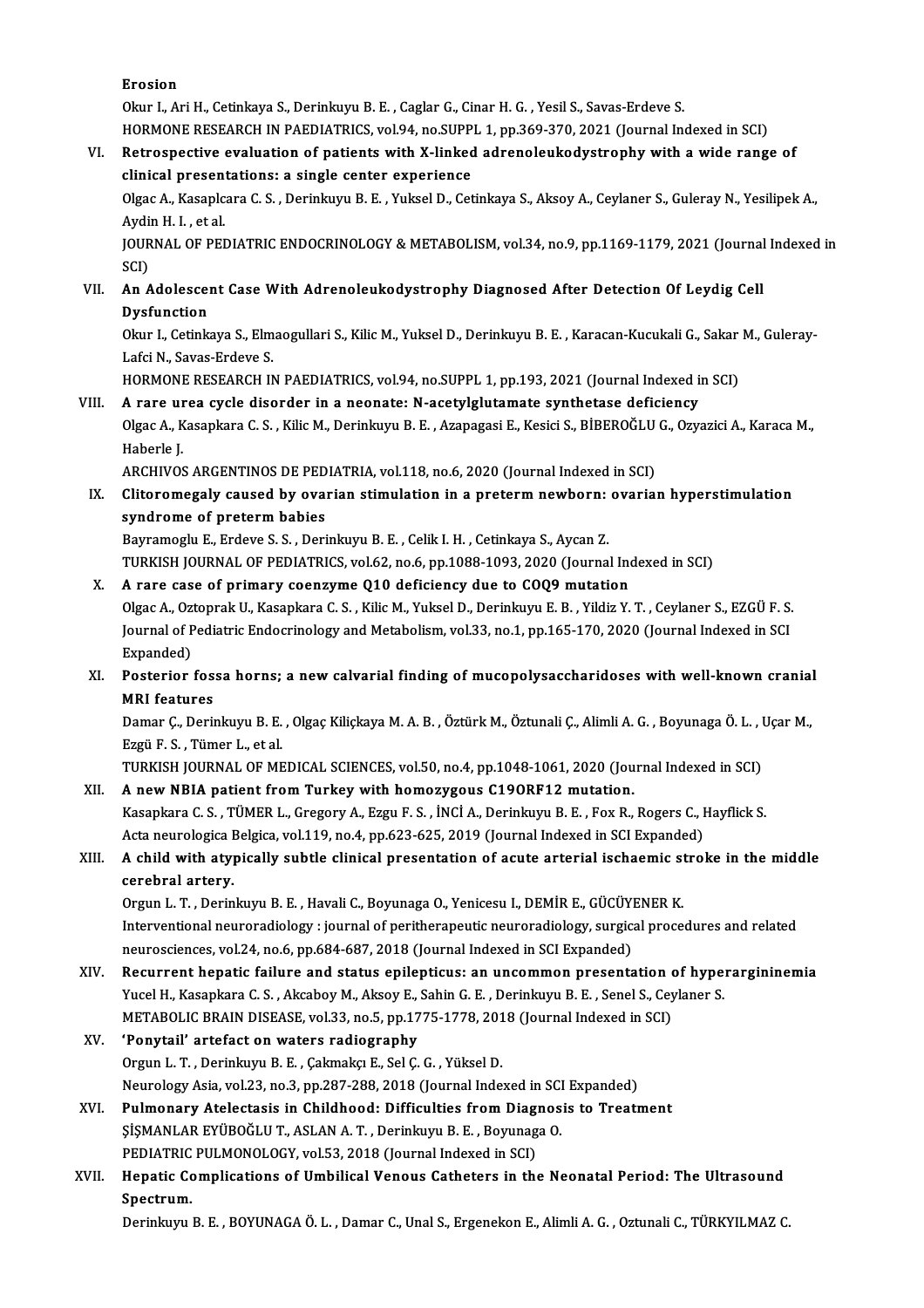Journal of ultrasound in medicine : official journal of the American Institute of Ultrasound in Medicine, vol.37, no.6,<br>nn 1335 1344, 2018 (Journal Indexed in SCI Expended) Journal of ultrasound in medicine : official journal of the<br>pp.1335-1344, 2018 (Journal Indexed in SCI Expanded)<br>Musalinidasis Tyne III: A Pare Disease in Differen Journal of ultrasound in medicine : official journal of the American Institute of Ultrasound in Medicine, vol.<br>pp.1335-1344, 2018 (Journal Indexed in SCI Expanded)<br>XVIII. Mucolipidosis Type III: A Rare Disease in Different

## pp.1335-1344, 2018 (Journal Indexed in SCI Expanded)<br>Mucolipidosis Type III: A Rare Disease in Different<br>Rheumatology<br>Kasapkara C. S., Akcaboy M., Eroglu F. K., Derinkuyu B. E. Mucolipidosis Type III: A Rare Disease in Differential Diagnosis of Joint Stiffness in Pediatric

ARCHIVES OF RHEUMATOLOGY, vol.33, no.1, pp.93-98, 2018 (Journal Indexed in SCI)

## Kasapkara C. S. , Akcaboy M., Eroglu F. K. , Derinkuyu B. E.<br>ARCHIVES OF RHEUMATOLOGY, vol.33, no.1, pp.93-98, 2018 (Journal Indexed in SCI)<br>XIX. Association between deep neck space abscesses and internal carotid arter ARCHIVE<br>Associat<br>patients<br><sup>Derinlaur</sub></sup> Association between deep neck space abscesses and internal carotid artery narrowing in pediatr<br>patients<br>Derinkuyu B. E. , Boyunaga O., Polat M., Damar C., Tapisiz Aktas A., Alimli A. G. , Oztunali C., Kara S. S. , UÇAR M.,

**patients<br>Derinkuy<br>TEZER H.<br>Turkish is** Derinkuyu B. E. , Boyunaga O., Polat M., Damar C., Tapisiz Aktas A., Alimli A. G. , Oztunali C., Kara S. S. , UÇAI<br>TEZER H.<br>Turkish journal of medical sciences, vol.47, no.6, pp.1842-1847, 2017 (Journal Indexed in SCI Expa

Turkish journal of medical sciences, vol.47, no.6, pp.1842-1847, 2017 (Journal Indexed in SCI Expanded)

# TEZER H.<br>Turkish journal of medical sciences, vol.47, no.6, pp.1842-1847, 2017 (Journal Indexed in SCI Expanded)<br>XX. Unknown vascular compression of the airway in patients with congenitalheart disease and persistent<br>lower Unknown vascular compression of the airway in patients with congenitalheart disease and pers<br>lower respiratory symptoms<br>Şişmanlar Eyüboğlu T., Aslan A. T. , Oztunali C., Tunaoglu S., Oğuz A. D. , Kula S., Derinkuyu B. E. ,

lower respiratory symptoms<br>Şişmanlar Eyüboğlu T., Aslan A. T. , Oztunali C., Tunaoglu S., Oğuz A. D. , Kula S., Derinkuyu B. E. , Boyunaga<br>Turkish journal of medical sciences, vol.47, no.5, pp.1384-1392, 2017 (Journal Inde Sişmanlar Eyüboğlu T., Aslan A. T. , Oztunali<br>Turkish journal of medical sciences, vol.47, <br>XXI. Pterygopalatine Fossa: Not a Mystery!<br>Desiplown B. E. Bournage O. Oztunali G. Al Turkish journal of medical sciences, vol.47, no.5, pp.1384-1392, 2017 (Journal Indexed in SCI Expanded)<br>Pterygopalatine Fossa: Not a Mystery!

Canadian Association of Radiologists journal = Journal l'Association canadienne des radiologistes, vol.68, no.2,<br>pp.122-130, 2017 (Journal Indexed in SCI Expanded) Derinkuyu B. E., Boyunaga O., Oztunali C., Alimli A. G., Uçar M. Canadian Association of Radiologists journal = Journal l'Association canadienne des radiologistes, vol.68, no.2,<br>pp.122-130, 2017 (Journal Indexed in SCI Expanded)<br>XXII. A magnetic resonance imaging finding in children wit

## pp.122-130, 2017 (Journal)<br>A magnetic resonance<br>tract hyperintensity.<br>Derinhum B E Ozmer A magnetic resonance imaging finding in children with cerebral palsy: !<br>tract hyperintensity.<br>Derinkuyu B.E., Ozmen E., Akmaz-Unlu H., Altinbas N. K., Gurkas E., Boyunaga O.<br>Prain & development vol 39, no 3, np 311, 317, 3 tract hyperintensity.<br>Derinkuyu B. E. , Ozmen E., Akmaz-Unlu H., Altinbas N. K. , Gurkas E., Boyunaga O.<br>Brain & development, vol.39, no.3, pp.211-217, 2017 (Journal Indexed in SCI Expanded)<br>Endoglin and obestatin levels,

### Derinkuyu B. E. , Ozmen E., Akmaz-Unlu H., Altinbas N. K. , Gurkas E., Boyunaga O.<br>Brain & development, vol.39, no.3, pp.211-217, 2017 (Journal Indexed in SCI Expanded)<br>XXIII. Endoglin and obestatin levels, cardiometabolic Brain & development, vol.39, n<br>Endoglin and obestatin leve<br>children aged 10-18 years.<br>Celik N. CINAZ B. PiDECLA, D. Endoglin and obestatin levels, cardiometabolic risk factors and subclinical atherosclerosis<br>children aged 10-18 years.<br>Celik N., CİNAZ P., BİDECİ A., Derinkuyu B. E. , Emeksiz H. C. , DÖĞER E., Damar C., Yuce O., Camurdan

Journal of pediatric endocrinology & metabolism: JPEM, vol.29, no.10, pp.1173-1180, 2016 (Journal Indexed in SCI<br>Expanded) Celik N., CİN<br>Journal of p<br>Expanded)<br>Solublo En Journal of pediatric endocrinology & metabolism : JPEM, vol.29, no.10, pp.1173-1180, 2016 (Journal Indexed<br>Expanded)<br>XXIV. Soluble Endoglin Level Increase Occurs Prior to Development of Subclinical Structural Vascular

# Expanded)<br>Soluble Endoglin Level Increase Occ<br>Alterations in Diabetic Adolescents.<br>Emeksiz H.C. BinECLA Deman C. Derit Soluble Endoglin Level Increase Occurs Prior to Development of Subclinical Structural Vascular<br>Alterations in Diabetic Adolescents.<br>Emeksiz H. C. , BİDECİ A., Damar C., Derinkuyu B. E. , Celik N., DÖĞER E., Yuce O., ÖZMEN

Alterations in Diabetic Adolescents.<br>Emeksiz H. C. , BİDECİ A., Damar C., Derinkuyu B. E. , Celik N., DÖĞER E., Yuce O., ÖZMEN M. C. , ÇAMURDAN M. O. ,<br>CİNAZ P. Emeksiz H. C. , BİDECİ A., Damar C., Derinkuyu B. E. , Celik N., DÖĞER E., Yuce O., ÖZMEN M. C. , ÇAMURDAN |<br>CİNAZ P.<br>Journal of clinical research in pediatric endocrinology, vol.8, no.3, pp.313-20, 2016 (Journal Indexed i

CINAZ P.<br>Journal of c<br>Expanded)<br>Canal of N Journal of clinical research in pediatric endocrinology, vol.8, no.3, pp.313-20, 2016 (Journal Indexed<br>Expanded)<br>XXV. Canal of Nuck Hernia in a Female Infant Containing Uterus, Bilateral Adnexa and Bowel<br>Derinkum B. E. Aff

### Expanded)<br>Canal of Nuck Hernia in a Female Infant Containing Uterus, Bila<br>Derinkuyu B.E., Affrancheh M.R., Sonmez D., Kologlu M.B., FİTOZ Ö.S.<br>BALKAN MEDICAL JOURNAL, vel 33. ne 5. np 566.569.3016 (Journal In Canal of Nuck Hernia in a Female Infant Containing Uterus, Bilateral Adnex:<br>Derinkuyu B. E. , Affrancheh M. R. , Sonmez D., Kologlu M. B. , FİTOZ Ö. S.<br>BALKAN MEDICAL JOURNAL, vol.33, no.5, pp.566-568, 2016 (Journal Indexe Derinkuyu B. E. , Affrancheh M. R. , Sonmez D., Kologlu M. B. , FİTOZ Ö. S.<br>BALKAN MEDICAL JOURNAL, vol.33, no.5, pp.566-568, 2016 (Journal Indexed in SCI)<br>XXVI. Sacral aneurysmal bone cyst in a child presenting with radic

BALKAN MEDICAL JOURNAL, vol.33, no.5, pp.566-568, 2016 (Journal Indexed in SCI)<br>Sacral aneurysmal bone cyst in a child presenting with radiculopathy.<br>Derinkuyu B. E. , BOYUNAGA Ö. L. , Tekin-Orgun L., Ozdemir-Gokce A., Fir The spine journal : official journal of the North American Spine Society, vol.16, no.6, 2016 (Journal Indexed in SCI<br>Expanded) Derinkuyu l<br>The spine jo<br>Expanded)<br>Iuvenile N The spine journal : official journal of the North American Spine Society, vol.16, no.6, 2016<br>Expanded)<br>XXVII. Juvenile Nasopharyngeal Angiofibroma: Magnetic Resonance Imaging Findings.<br>Alimli A.C., UCAB M. Ortunali C. Altk

## Expanded)<br>Juvenile Nasopharyngeal Angiofibroma: Magnetic Resonance Imaging Findings.<br>Alimli A. G., UÇAR M., Oztunali C., Akkan K., Boyunaga O., Damar C., Derinkuyu B. E. , TOKGÖZ N.<br>Journal of the Bokian Society of Bodialo Juvenile Nasopharyngeal Angiofibroma: Magnetic Resonance Imaging Findings.<br>Alimli A. G. , UÇAR M., Oztunali C., Akkan K., Boyunaga O., Damar C., Derinkuyu B. E. , TOKGÖZ N.<br>Journal of the Belgian Society of Radiology, vol. Alimli A. G. , UÇAR M., Oztunali C., Akkan K., Boyunaga O., Damar C., Derinkuyu B. E. , TOKGÖZ N.<br>Journal of the Belgian Society of Radiology, vol.100, no.1, pp.63, 2016 (Journal Indexed in SCI Expanded XXVIII. Multisystem

## Journal of the Belgian Society of Radiology, v<br>Multisystem langerhans cell histiocytos<br>mediastinal mass in a 2-month-old boy.<br>Tekkesin E. OVUP A. Derinkum B. E. Arvün Multisystem langerhans cell histiocytosis with thymic involvement diagnosed w<br>mediastinal mass in a 2-month-old boy.<br>Tekkesin F., OKUR A., Derinkuyu B. E. , AKYÜREK N., Oguz A., KARADENİZ C., PINARLI F. G.<br>The Turkish iour mediastinal mass in a 2-month-old boy.<br>Tekkesin F., OKUR A., Derinkuyu B. E. , AKYÜREK N., Oguz A., KARADENİZ C., PINARLI F. G.<br>The Turkish journal of pediatrics, vol.58, no.4, pp.424-428, 2016 (Journal Indexed in SCI Expa

# Tekkesin F., OKUR A., Derinkuyu B. E., AKYÜREK N., Oguz A., KARAD<br>The Turkish journal of pediatrics, vol.58, no.4, pp.424-428, 2016 (Jo<br>XXIX. Imaging features of Burkitt lymphoma in pediatric patients.

The Turkish journal of pediatrics, vol.58, no.4, pp.424-428, 2016 (Journal Indexed in<br>Imaging features of Burkitt lymphoma in pediatric patients.<br>Derinkuyu B. E. , Boyunaga O., Oztunali C., Tekkesin F., Damar C., Alimli A. Imaging features of Burkitt lymphoma in pediatric patients.<br>Derinkuyu B. E. , Boyunaga O., Oztunali C., Tekkesin F., Damar C., Alimli A. G. , OKUR A.<br>Diagnostic and interventional radiology (Ankara, Turkey), vol.22, no.1,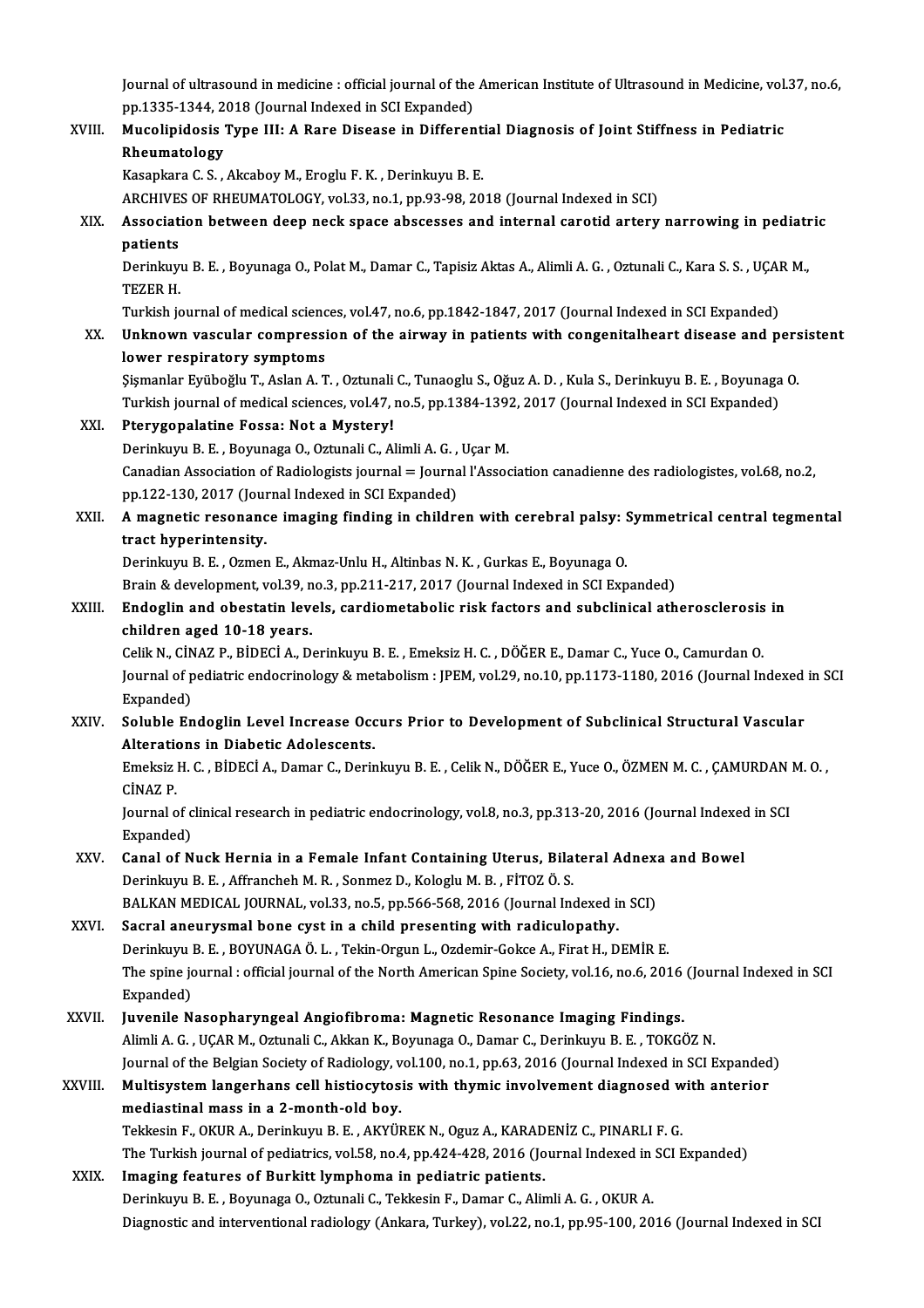|               | Expanded)                                                                                                                          |
|---------------|------------------------------------------------------------------------------------------------------------------------------------|
| XXX.          | Primary intraspinal glioblastoma multiforme in a child.                                                                            |
|               | Derinkuyu B. E., Boyunaga O., OKUR A., Alimli A. G., Oztunali C., Damar C., UÇAR M.                                                |
|               | The spine journal : official journal of the North American Spine Society, vol.15, no.12, 2015 (Journal Indexed in SCI<br>Expanded) |
| XXXI.         | Diastematomyelia with the owl sign (Type I split cord malformation).                                                               |
|               | Alimli A. G., Oztunali C., BOYUNAGA Ö. L., Derinkuyu B. E., Damar C., Aslan A., UÇAR M.                                            |
|               | The spine journal : official journal of the North American Spine Society, vol.15, no.10, 2015 (Journal Indexed in SCI              |
|               | Expanded)                                                                                                                          |
| XXXII.        | Thorax CT-angiography is useful in congenital heart disease with persistent respiratory symptoms in                                |
|               | children                                                                                                                           |
|               | ŞİŞMANLAR EYÜBOĞLU T., ASLAN A. T., Tunaoglu S., Oguz D., KULA S., Derinkuyu B. E., Boyunaga O.                                    |
|               | EUROPEAN RESPIRATORY JOURNAL, vol.46, 2015 (Journal Indexed in SCI)                                                                |
| XXXIII.       | Neurocutaneous melanocytosis, hemimegalencephaly and large ovarian cyst in a newborn.                                              |
|               | Derinkuyu B. E., Boyunaga O., Unal S., UÇAR M., Ergenekon E.                                                                       |
|               | Pediatric radiology, vol.45, no.8, pp.1249-52, 2015 (Journal Indexed in SCI Expanded)                                              |
| <b>XXXIV</b>  | The prevalence of pineal cyst in patients with cerebral palsy                                                                      |
|               | Ozmen E., Derinkuyu B. E., SAMANCI C., Unlu H. A., Demirkan T. H., Hasiloglu Z. I., Kuruoglu S., ADALETLI I.                       |
|               | DIAGNOSTIC AND INTERVENTIONAL RADIOLOGY, vol.21, no.3, pp.262-266, 2015 (Journal Indexed in SCI)                                   |
| <b>XXXV</b>   | Radiologic findings of Patterson-Lowry rhizomelic dysplasia in two sisters.                                                        |
|               | Damar C., Boyunaga O., Derinkuyu B. E., Battaloglu N., EZGÜ F. S.                                                                  |
|               | Skeletal radiology, vol.43, no.11, pp.1651-4, 2014 (Journal Indexed in SCI Expanded)                                               |
| XXXVI.        | Cerebro-fronto-facial syndrome type 3 with polymicrogyria: A clinical presentation of Baraitser-                                   |
|               | Winter syndrome                                                                                                                    |
|               | Eker H. K., Derinkuyu B. E., Unal S., Masliah-Planchon J., Drunat S., Verloes A.                                                   |
|               | EUROPEAN JOURNAL OF MEDICAL GENETICS, vol.57, no.1, pp.32-36, 2014 (Journal Indexed in SCI)                                        |
| <b>XXXVII</b> | Utility of Apparent Diffusion Coefficient Ratios in Distinguishing Common Pediatric Cerebellar<br><b>Tumors</b>                    |
|               | Gimi B., Cederberg K., Derinkuyu B. E., Gargan L., Korai K. M., Bowers D. C., Koral K.                                             |
|               | ACADEMIC RADIOLOGY, vol.19, no.7, pp.794-800, 2012 (Journal Indexed in SCI)                                                        |
| XXXVIII.      | Is it necessary to drain all postoperative fluid collections after appendectomy for perforated                                     |
|               | appendicitis?                                                                                                                      |
|               | Piper H. G., Derinkuyu B. E., Koral K., Perez E. A., Murphy J. T.                                                                  |
|               | JOURNAL OF PEDIATRIC SURGERY, vol.46, no.6, pp.1126-1130, 2011 (Journal Indexed in SCI)                                            |
| XXXIX.        | Wilms Tumor: Preoperative Risk Factors Identified for Intraoperative Tumor Spill                                                   |
|               | Barber T. D., Derinkuyu B. E., Wickiser J., Joglar J., Koral K., Baker L. A.                                                       |
|               | JOURNAL OF UROLOGY, vol.185, no.4, pp.1414-1418, 2011 (Journal Indexed in SCI)                                                     |
| XL.           | Melanotic neuroectodermal tumor of infancy: report of one calvarial lesion with T1 shortening and                                  |
|               | one maxillary lesion                                                                                                               |
|               | Koral K., Derinkuyu B. E., Timmons C., Schwartz-Dabney C. L., Swift D.                                                             |
|               | CLINICAL IMAGING, vol.34, no.5, pp.382-384, 2010 (Journal Indexed in SCI)                                                          |
| XLI.          | Transrectal ultrasound and fluoroscopy-guided drainage of deep pelvic collections in children                                      |
|               | Koral K., Derinkuyu B. E., Gargan L., Lagomarsino E. M., Murphy J. T.                                                              |
|               | JOURNAL OF PEDIATRIC SURGERY, vol.45, no.3, pp.513-518, 2010 (Journal Indexed in SCI)                                              |
|               |                                                                                                                                    |

### Articles Published in Other Journals

I. A rare case of clostridium difficile infection-associated reactive arthritis Clostridium difficile ilişkili<br>I. A rare case of clostridium difficile infection-associated reactive arthritis Clostridium difficile ilişkili n bir reaktif artrit olgusu<br>A rare case of clostridium diff<br>nadir bir reaktif artrit olgusu<br>POLATM TABISIZ A DEBİNIZIVI A rare case of clostridium difficile infection-<br>nadir bir reaktif artrit olgusu<br>POLAT M., TAPISIZ A., DERİNKUYU B. E. , TEZER H.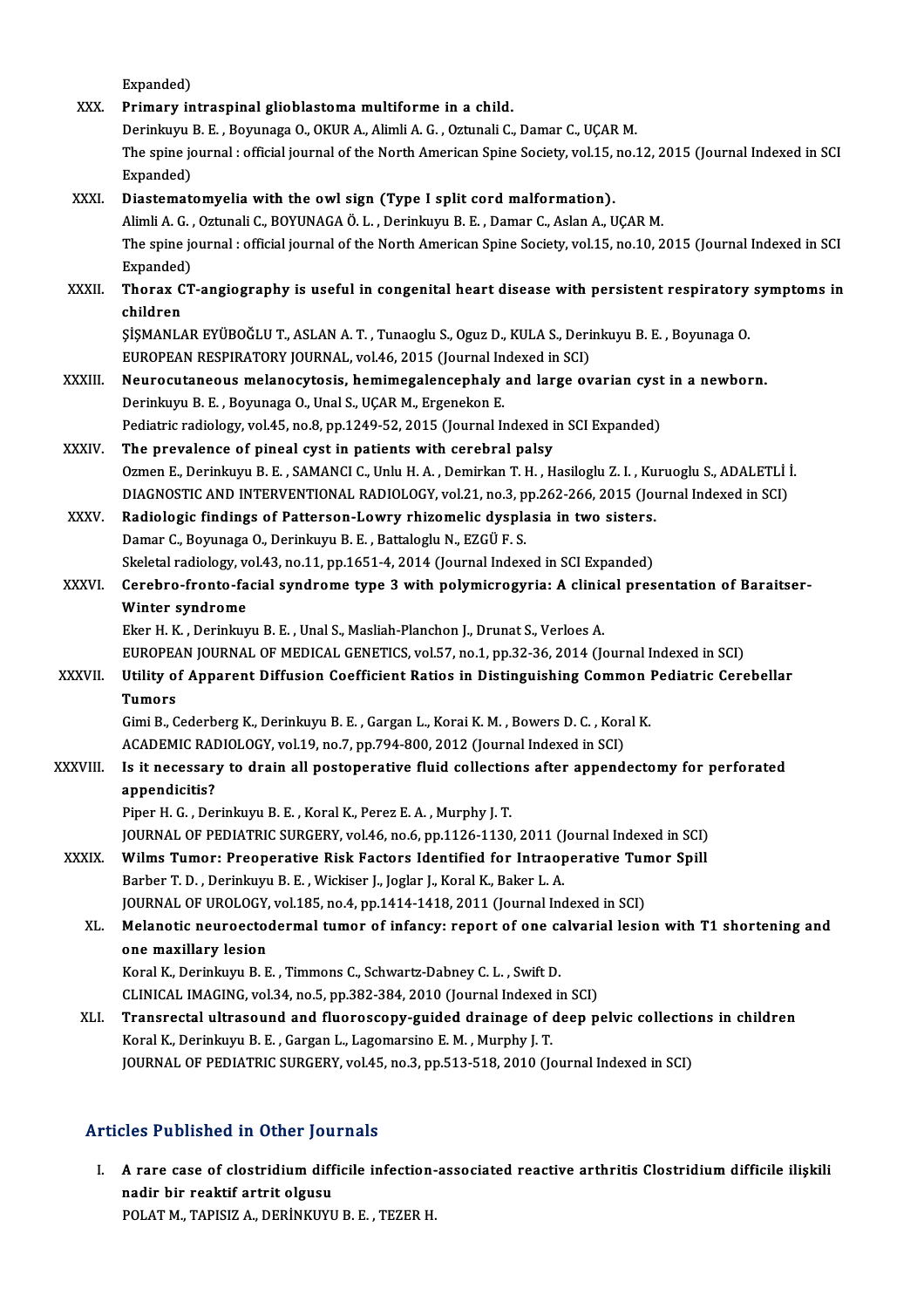Cocuk Enfeksiyon Dergisi, vol.12, no.4, 2018 (Journal Indexed in ESCI)<br>Couse of Perspersesia in Childhood: Spinal Chapdrosansoma Cocuk Enfeksiyon Dergisi, vol.12, no.4, 2018 (Journal Indexed in ESC)<br>II. Cause of Paraparesia in Childhood: Spinal Chondrosarcoma<br>Damar G. Kas A. M., Alimli A. G., Darinlaum B. E., PÖRCEKA Ö., Tol II. Cause of Paraparesia in Childhood: Spinal Chondrosarcoma<br>Damar C., Koc A. M. , Alimli A. G. , Derinkuyu B. E. , BÖRCEK A. Ö. , Tokgoz N. Cause of Paraparesia in Childhood: Spinal Chondrosarcoma<br>Damar C., Koc A. M. , Alimli A. G. , Derinkuyu B. E. , BÖRCEK A. Ö. , Tokgoz N.<br>ISTANBUL MEDICAL JOURNAL, vol.19, no.2, pp.172-175, 2018 (Journal Indexed in ESCI)<br>Um Damar C., Koc A. M. , Alimli A. G. , Derinkuyu B. E. , BÖRCEK A. Ö. , Tokgoz N.<br>ISTANBUL MEDICAL JOURNAL, vol.19, no.2, pp.172-175, 2018 (Journal Indexed in ESCI)<br>III. Umbilikal Venöz Kateter Pozisyonunun Değerlendirilmesi ISTANBUL MEDICA<br>Umbilikal Venöz<br>Karşılaştırılması<br>DEPİNKINILP E Umbilikal Venöz Kateter Pozisy<br>Karşılaştırılması<br>DERİNKUYU B. E. , ZENCİROĞLU A.<br>TÜRKİVE COCUK HASTALIKLARLD Karşılaştırılması<br>DERİNKUYU B. E. , ZENCİROĞLU A.<br>TÜRKİYE ÇOCUK HASTALIKLARI DERGİSİ, 2017 (Other Refereed National Journals)<br>A nayıborn with an altarnatiya narta çayal shunt DERİNKUYU B. E. , ZENCİROĞLU A.<br>TÜRKİYE ÇOCUK HASTALIKLARI DERGİSİ, 2017 (Other Refereed National Shunt<br>IV. A newborn with an alternative porto-caval shunt<br>Damar C., Alimli A. G. , Derinkuyu B. E. , Ozcan K. E. , Olgac TÜRKİYE ÇOCUK HASTALIKLARI DERGİSİ, 2017 (Other Refereed National American Mithelm and alternative porto-caval shunt<br>Damar C., Alimli A. G. , Derinkuyu B. E. , Ozcan K. E. , Olgac A., Koc A. M.<br>Polish Journal of Padialogu, Polish Journal of Radiology, vol.82, pp.320-321, 2017 (Refereed Journals of Other Institutions) V. Deep neck infections in children: A retrospective analysis of 36 cases Çocuklarda derin boyun enfeksiyonları: 36 vakanın geriye dönük analizi Deep neck infections in children: A retrospective analysis of 36 cases Çocuklarda derin boyun<br>enfeksiyonları: 36 vakanın geriye dönük analizi<br>Polat M., Derinkuyu B. E. , Kara S. S. , Yayla B. C. , BEDİR DEMİRDAĞ T., TAPISI enfeksiyonları: 36 vakanın geriye dönük analizi<br>Polat M., Derinkuyu B. E. , Kara S. S. , Yayla B. C. , BEDİR DEMİRDAĞ T., TAPISIZ A., TEZER H., BOYUN<br>Cocuk Enfeksiyon Dergisi, vol.10, no.4, pp.137-142, 2016 (Refereed Journ VI. Çocukluk çağı Beyin Tümörlerinde Görüntüleme Bulguları Cocuk Enfeksiyon Dergisi, vol.10, no.4, pp.137-142, 2016 (Refereed Journals of Other Institutions) TÜRKİYE KLİNİKLERİ RADYASYON ONKOLOJİSİ ÖZEL DERGİSİ, vol.2, no.2, pp.10-19, 2016 (Other Refereed<br>National Journals) DERİNKUYU B. E., BOYUNAĞA KONUŞ Ö. L. TÜRKİYE KLİNİKLERİ RADYASYON ONKOLOJİSİ ÖZEL DERGİSİ, vol<br>National Journals)<br>VII. Cocukluk Çağı Beyin Tümörlerinde İleri MRG Uygulamaları<br>DEPİNKUYU B.E. UÇAR M. BOYUNAĞA Ö. L National Journals)<br>Çocukluk Çağı Beyin Tümörlerinde İleri<br>DERİNKUYU B. E. , UÇAR M., BOYUNAĞA Ö. L.<br>TÜRKİYE KI İNİKI ERİ RADYASYON ONKOLOL Çocukluk Çağı Beyin Tümörlerinde İleri MRG Uygulamaları<br>DERİNKUYU B. E. , UÇAR M., BOYUNAĞA Ö. L.<br>TÜRKİYE KLİNİKLERİ RADYASYON ONKOLOJİSİ ÖZEL DERGİSİ, vol.2, no.2, pp.20-27, 2016 (Other Refereed<br>National Journale) DERİNKUYU B. E. ,<br>TÜRKİYE KLİNİKLE<br>National Journals)<br>Mass Effect of Bu TÜRKİYE KLİNİKLERİ RADYASYON ONKOLOJİSİ ÖZEL DERGİSİ, vol.2, no.2, pp.20-27, 2016 (Other Refere<br>National Journals)<br>VIII. Mass Effect of Pulmonary Sequestration: Multiloculated-Multiseptated Pneumomediastinum.<br>INALS TÜRKVIL National Journals)<br>Mass Effect of Pulmonary Sequestration: Multiloculated-Multiseptated Pneumomediastin<br>ÜNAL S.,TÜRKYILMAZ C., DERİNKUYU B. E. , AKTAŞ S., ERGENEKON N. E. , BOYUNAĞA Ö., ATALAY Y.<br>JOUPNAL OE NEONATAL SURCER Mass Effect of Pulmonary Sequestration: Multiloculated-Multiseptated Pneumomediastinu<br>ÜNAL S., TÜRKYILMAZ C., DERİNKUYU B. E. , AKTAŞ S., ERGENEKON N. E. , BOYUNAĞA Ö., ATALAY Y.<br>JOURNAL OF NEONATAL SURGERY, vol.5, no.2, p UNAL S., TÜRKYILMAZ C., DERINKUYU B. E. , AKTAŞ S., ERGENEKON N. E. , BOYUNAĞA Ö., ATALAY Y.<br>JOURNAL OF NEONATAL SURGERY, vol.5, no.2, pp.18, 2016 (Refereed Journals of Other Institutions)<br>IX. Pulmonary atelectasis in chil JOURNAL OF NEONATAL SURGERY, vol.5, no.2, p<br>Pulmonary atelectasis in childhood: Difficu<br>Atelektazileri: Tanidan Tedaviye Zorluklar<br>Sismonlar Evühoğlu T. Aslan A.T. Derinlayn, P. Pulmonary atelectasis in childhood: Difficulties from diagne<br>Atelektazileri: Tanidan Tedaviye Zorluklar<br>Şişmanlar Eyüboğlu T., Aslan A.T. , Derinkuyu B.E. , Boyunaga Ö.L.<br>Turkiye Klinikleri Bedietri vel 25.ne 4.np 201,206, Atelektazileri: Tanidan Tedaviye Zorluklar<br>Şişmanlar Eyüboğlu T., Aslan A. T. , Derinkuyu B. E. , Boyunaga Ö. L.<br>Turkiye Klinikleri Pediatri, vol.25, no.4, pp.201-206, 2016 (Refereed Journals of Other Institutions)<br>Nen inf Sişmanlar Eyüboğlu T., Aslan A. T. , Derinkuyu B. E. , Boyunaga Ö. L.<br>Turkiye Klinikleri Pediatri, vol.25, no.4, pp.201-206, 2016 (Refereed Journals of Other Institutions)<br>X. Non-infantile variant of desmoplastic gangliogl Turkiye Klinikleri<br>Non-infantile va<br>characteristics. DerinkuyuB.E. ,UÇARM.,BÖRCEKA.Ö. ,Damar C.,OztunaliC.,AlimliA.G. ,BoyunagaO. characteristics.<br>Derinkuyu B. E. , UÇAR M., BÖRCEK A. Ö. , Damar C., Oztunali C., Alimli A. G. , Boyunaga O.<br>The neuroradiology journal, vol.28, no.3, pp.259-63, 2015 (Refereed Journals of Other Institutions)<br>Arrested Prou Derinkuyu B. E. , UÇAR M., BÖRCEK A. Ö. , Damar C., Oztunali C., Alimli A. G. , Boyunaga O.<br>The neuroradiology journal, vol.28, no.3, pp.259-63, 2015 (Refereed Journals of Other Institutions)<br>XI. Arrested Pneumatizatio The neuroradiology<br>Arrested Pneuma<br>Imaging Findings<br>ALTINPAS N.V. Cu Arrested Pneumatization in Pediatric Age Group: Comp<br>Imaging Findings<br>ALTINBAŞ N. K. , Gural G., Gunes A., Derinkuyu B. E. , Unlu H. A.<br>JOUPNAL OF PEDIATRIC NEUROPADIOLOCY vol.4 no.1 nn.7-1 I<mark>maging Findings</mark><br>ALTINBAŞ N. K. , Gural G., Gunes A., Derinkuyu B. E. , Unlu H. A.<br>JOURNAL OF PEDIATRIC NEURORADIOLOGY, vol.4, no.1, pp.7-10, 2015 (Journal Indexed in ESCI)<br>Cognitive Impairment, Seeliesis and Benel Baren ALTINBAŞ N. K., Gural G., Gunes A., Derinkuyu B. E., Unlu H. A.<br>JOURNAL OF PEDIATRIC NEURORADIOLOGY, vol.4, no.1, pp.7-10, 2015 (Journal Indexed<br>XII. Cognitive Impairment, Scoliosis and Renal Parenchymal Disease with Isola **JOURNAL OF PEDIATRIC NEURORADIOLOGY, volution**<br>Cognitive Impairment, Scoliosis and Renal<br>Rhombencephalosynapsis: A Case Report<br>P<sup>rivity S. APHAN E. DEPINKIWUP E. CAVCLS</sup> XII. Cognitive Impairment, Scoliosis and Renal Parenchymal Disease with Isolated<br>Rhombencephalosynapsis: A Case Report<br>BÜYÜK Ş., ARHAN E., DERİNKUYU B. E. , ÇAYCI Ş., GÜNEY E. TÜRKİYE ÇOCUK HASTALIKLARI DERGİSİ, vol.8, no.1, pp.39-41, 2014 (Other Refereed National Journals) XIII. Canavan Hastalığı Mrg ve Mrs Bulguları: 3 Ayrı Olgu TÜRKİYE ÇOCUK HASTALIKLARI DERGİSİ, vol.8, no.1, pp.39-41, 2014 (Other Refereed National Journals)<br>Canavan Hastalığı Mrg ve Mrs Bulguları: 3 Ayrı Olgu<br>AKMAZ ÜNLÜ H., ALTINBAŞ N. K. , TEBER S., DERİNKUYU B. E. , ÜNLÜ S. E. Canavan Hastalığı Mrg ve Mrs Bulguları: 3 Ayrı Olgu<br>AKMAZ ÜNLÜ H., ALTINBAŞ N. K. , TEBER S., DERİNKUYU B. E. , ÜNLÜ S. E. , GÜLLEROĞLU N. B. , DEĞERLİYU!<br>TÜRKİYE ÇOCUK HASTALIKLARI DERGİSİ, vol.7, no.4, pp.201-205, 2013 ( AKMAZ ÜNLÜ H., ALTINBAŞ N. K. , TEBER S., DERİNKUYU B. E. , ÜNLÜ S. E. , GÜLLEROĞLU N. B. , DEĞERLİYURT TÜRKİYE ÇOCUK HASTALIKLARI DERGİSİ, vol.7, no.4, pp.201-205, 2013 (Other Refereed National Journals)<br>XIV. ANKARA D TÜRKİYE ÇOCUK HASTALIKLARI DERGİSİ, vol.7, no.4, pp.201-205, 2013 (Other Refereed National Journals)<br>ANKARA DA BİR İLKÖĞRETİM OKULUNDA 4. VE 5. SINIF ÖĞRENCİLERİNİN EVLERİNDE KOROZİ<br>MADDE İÇEREN DETERJANLARIN ALINMA VE SAK ANKARA DA BİR İLKÖĞRETİM OKULUNDA 4. VE 5. SINIF ÖĞRENCİLERİNIN EVLERİNDE KOROZİF ÇOCUK GELİŞİMİ VE EĞİTİMİ DERGİSİ, vol.1, no.8, pp.14-22, 2003 (Other Refereed National Journals)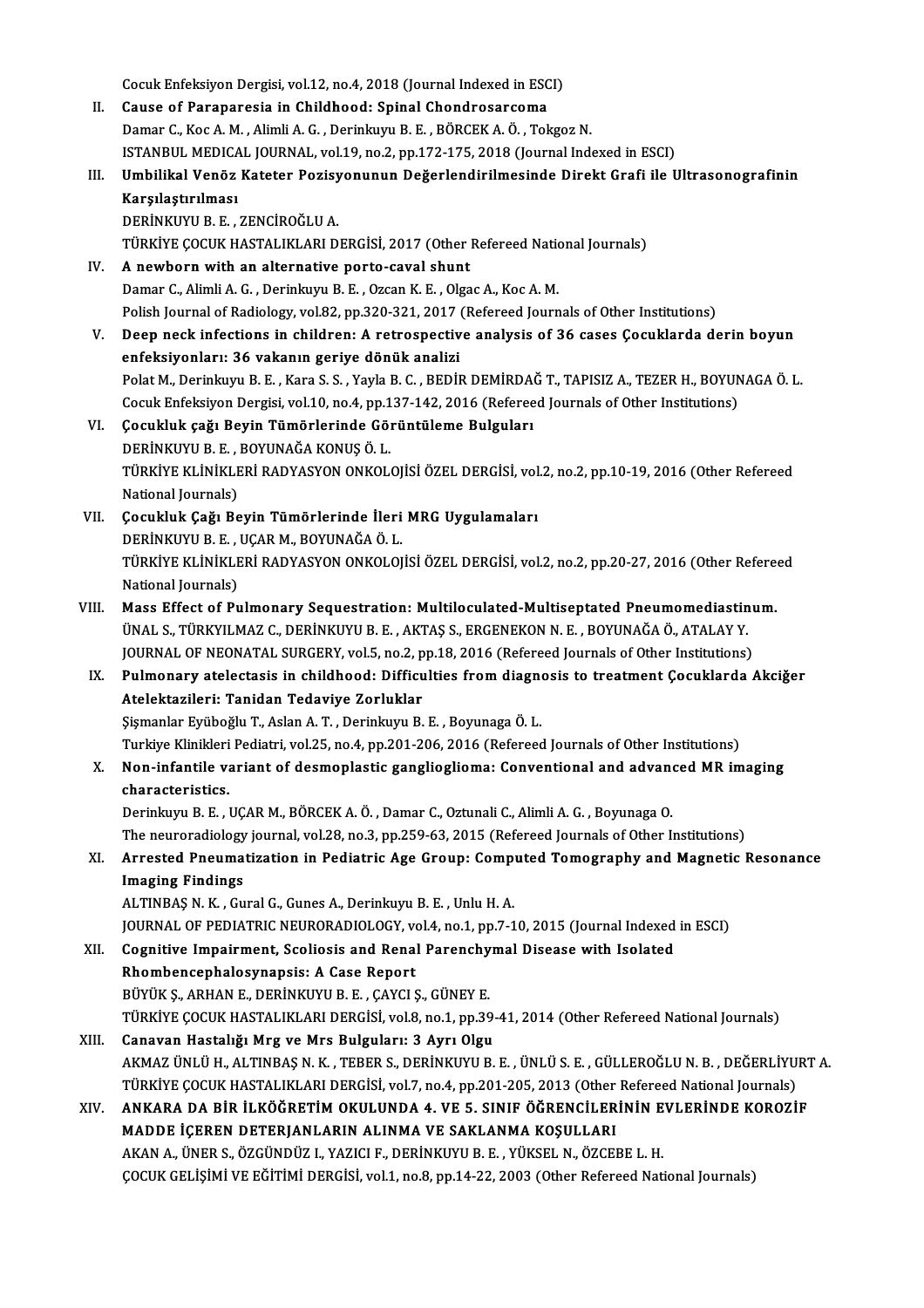### Refereed Congress / Symposium Publications in Proceedings

I. Çocuklarda Hemolitik Üremik Sendrom: Nörolojik Tutulumlu İki Olgunun Sunumu TÖÖL ÖÖNETÖST, STILPOSTANI I ASNOALISIN III I TÖÖÖÖNIRGÖ<br>Çocuklarda Hemolitik Üremik Sendrom: Nörolojik Tutulumlu İki Olgunun Sunumu<br>ÖZDEMİR F. M. A., ÖZTOPRAK Ü., AKSOY E., GÜNGÖR T., UYSAL YAZICI M., DERİNKUYU B. E. , BÜ Co<br>ÖZ<br>22 ÖZDEMİR F. M. A. , ÖZTOPRAK Ü., AKSOY E., GÜNGÖR T., UYSAL YAZICI M., DERİ<br>D.<br>22. Ulusal Çocuk Nörolojisi Kongresi, Turkey, 28 October - 01 November 2020<br>Cosuk hastalarda farklı lakalizesyanlardaki darin bayun absalari ile

D.<br>22. Ulusal Çocuk Nörolojisi Kongresi, Turkey, 28 October - 01 November 2020<br>II. Çocuk hastalarda farklı lokalizasyonlardaki derin boyun abseleri ile komşu internal karotid arter<br>daralması arasındaki ilişki 22. Ulusal Çocuk Nörolojisi Ko<br>Çocuk hastalarda farklı lok<br>daralması arasındaki ilişki<br>DEPİNKIWU B. E. POVUNAČA Çocuk hastalarda farklı lokalizasyonlardaki derin boyun abseleri ile komşu interna<br>daralması arasındaki ilişki<br>DERİNKUYU B.E., BOYUNAĞA Ö., POLAT M., DAMAR Ç., ÖZTUNALI Ç., ALIMLI A. G. , TAPISIZ A.<br>28. ULUSAL BADYOLOU KON

```
daralması arasındaki ilişki<br>DERİNKUYU B. E. , BOYUNAĞA Ö., POLAT M., DAMAR Ç., ÖZTUNALI Ç., ALIMLI A. G. , TA<br>38. ULUSAL RADYOLOJİ KONGRESİ, Antalya, Turkey, 31 October - 04 November 2017<br>Cesuklarda aksiğen atalektarileri:
DERİNKUYU B. E. , BOYUNAĞA Ö., POLAT M., DAMAR Ç., ÖZTUNALI Ç.,<br>38. ULUSAL RADYOLOJİ KONGRESİ, Antalya, Turkey, 31 October - 04 N.<br>III. Cocuklarda akciğer atelektazileri: Tanıdan tedaviye zorluklar<br>SİSMANI AR EVÜROĞLU T. A
```
- 38. ULUSAL RADYOLOJİ KONGRESİ, Antalya, Turkey, 31 October 04 Nove<br>Çocuklarda akciğer atelektazileri: Tanıdan tedaviye zorluklar<br>ŞİŞMANLAR EYÜBOĞLU T., ASLAN A.T. , DERİNKUYU B. E. , BOYUNAĞA Ö.<br>COCUK GÖĞÜS HASTALIKLARL2 ŞİŞMANLAR EYÜBOĞLU T., ASLAN A. T. , DERİNKUYU B. E. , BOYUNAĞA Ö.<br>ÇOCUK GÖĞÜS HASTALIKLARI 2. KONGRESİ, İstanbul, Turkey, 27 - 29 September 2017 ŞİŞMANLAR EYÜBOĞLU T., ASLAN A. T. , DERİNKUYU B. E. , BOYUNAĞA Ö.<br>ÇOCUK GÖĞÜS HASTALIKLARI 2. KONGRESİ, İstanbul, Turkey, 27 - 29 September 2017<br>IV. Patellofemoral eklemin MR ile morfolojik olarak değerlendirilmesi ve
- ÇOCUK GÖĞÜS I<br><mark>Patellofemora</mark><br>Derinkuyu B. E.<br>Tüp*v* MANVETİ Patellofemoral eklemin MR ile morfolojik olarak değerlendirilmesi ve kıkırdak hasarı ile ilişkisi<br>Derinkuyu B. E.<br>TÜRK MANYETİK REZONANS DERNEĞİ 22. YILLIK BİLİMSEL TOPLANTISI, Ankara, Turkey, 25 - 27 May 2017<br>Nadir bir ve
- Derinkuyu B. E.<br>TÜRK MANYETİK REZONANS DERNEĞİ 22. YILLIK BİLİMSEL TOPLANTI:<br>V. Nadir bir yenidoğan kırığı: Atravmatik deplase ping-pong kırığı<br>UNALS DEPİNKUYU B. E. AKTASS ERCENEKON N. E. DEMİROĞULLA TÜRK MANYETİK REZONANS DERNEĞİ 22. YILLIK BİLİMSEL TOPLANTISI, Ankara, Turkey, 25 - 27 May 2017<br>Nadir bir yenidoğan kırığı: Atravmatik deplase ping-pong kırığı<br>ÜNAL S., DERİNKUYU B. E. , AKTAŞ S., ERGENEKON N. E. , DEMİROĞ Nadir bir yeni<br>ÜNAL S., DERİNI<br>TÜRKYILMAZ C.<br>25. III USAL NEC 25.ULUSALNEONATOLOJİKONGRESİ,Antalya,Turkey,12 -16April2017

VI. Serebral palsili çocuklarda yeni bir MRG bulgusu: Santral tegmantal traktus hiperintensitesi DERİNKUYUB.E. ,BOYUNAĞAÖ.,POLATM.,DAMARÇ.,ÖZTUNALIÇ.,ALIMLIA.G. ,TAPISIZA. Serebral palsili çocuklarda yeni bir MRG bulgusu: Santral tegmantal traktus hiperintensit<br>DERİNKUYU B. E. , BOYUNAĞA Ö., POLAT M., DAMAR Ç., ÖZTUNALI Ç., ALIMLI A. G. , TAPISIZ A.<br>TÜRK MANYETİK REZONANS DERNEĞİ 21. YILLIK DERİNKUYU B. E., BOYUNAĞA Ö., POLAT M., DAMAR Ç., ÖZTUNALI Ç., ALIMLI A. G., TAPISIZ A<br>TÜRK MANYETİK REZONANS DERNEĞİ 21. YILLIK BİLİMSEL TOPLANTISI, Turkey, 26 - 28 Ma<br>VII. Oligüri ile giden yenidoğanın geçici renal medul

- TÜRK MANYETİK REZONANS DERNEĞİ 21. YILLIK BİLİMSEL TOPLANTISI, Turkey, 26 28 May<br>Oligüri ile giden yenidoğanın geçici renal medullar hiperekojenitesi: Olgu sunumu<br>DERİNKUYU B. E. , BOYUNAĞA Ö., ÖZTUNALI Ç., TEKKEŞİN F., VII. Oligüri ile giden yenidoğanın geçici renal medullar hiperekojenitesi: Olgu sunumu<br>DERİNKUYU B. E., BOYUNAĞA Ö., ÖZTUNALI Ç., TEKKEŞİN F., DAMAR Ç., ALIMLI A. G., OKUR A.<br>36. ULUSAL RADYOLOJİ KONGRESİ, Antalya, Turkey,
- VIII. Goldenhar Sendromu 3 Boyutlu Maksillofasiyal Bilgisayarlı Tomografi Bulguları 36. ULUSAL RADYOLOJİ KONGRESİ, Antalya, Turkey, 21 - 25 October 2015<br>Goldenhar Sendromu 3 Boyutlu Maksillofasiyal Bilgisayarlı Tomografi Bulguları<br>DERİNKUYU B. E. , BOYUNAĞA Ö., ÖZTUNALI Ç., TEKKEŞİN F., DAMAR Ç., ALIMLI A 36. ULUSAL RADYOLOJİ KONGRESİ, Turkey, 21 - 25 October 2015<br>IX. Imaging features of Burkitt's lymphoma in pediatric age group DERİNKUYU B. E., BOYUNAĞA Ö., ÖZTUNALI Ç., TEKKEŞİN F., DAMAR Ç.,<br>36. ULUSAL RADYOLOJİ KONGRESİ, Turkey, 21 - 25 October 2015<br>IX. Imaging features of Burkitt's lymphoma in pediatric age group<br>DERİNKIYULE E. BOYUNAĞA Ö. ÖZT
	- 36. ULUSAL RADYOLOJİ KONGRESİ, Turkey, 21 25 October 2015<br>Imaging features of Burkitt's lymphoma in pediatric age group<br>DERİNKUYU B. E. , BOYUNAĞA Ö., ÖZTUNALI Ç., TEKKEŞİN F., DAMAR Ç., ALIMLI A. G. , OKUR A.<br>26. ULUSAL Imaging features of Burkitt's lymphoma in pediatric age group<br>DERİNKUYU B. E. , BOYUNAĞA Ö., ÖZTUNALI Ç., TEKKEŞİN F., DAMAR Ç., AL<br>36. ULUSAL RADYOLOJİ KONGRESİ, Antalya, Turkey, 21 - 25 October 2015<br>Bosimlarla Bir Konu: 36. ULUSAL RADYOLOJİ KONGRESİ, Antalya, Turkey, 21 - 25 October 2015
	- X. Resimlerle Bir Konu: Fokal Serebellar Displazi<br>FIRAT H., ALIMLI A. G., DERINKUYU B. E., BOYUNAĞA Ö. 36.ULUSALRADYOLOJİKONGRESİ,Antalya,Turkey,21 -25October 2015
	- XI. Çocuklarda Hepatosteatoz Derecelendirmede Karaciğer-Böbrek Ekojenite İndeksi DERİNKUYUB.E. ,BOYUNAĞAÖ.,ÖZTUNALIÇ.,TEKKEŞİNF.,DAMARÇ.,ALIMLIA.G. ,OKURA. Çocuklarda Hepatosteatoz Derecelendirmede Karaciğer-Böbrek El<br>DERİNKUYU B. E. , BOYUNAĞA Ö., ÖZTUNALI Ç., TEKKEŞİN F., DAMAR Ç., AL<br>36. ULUSAL RADYOLOJİ KONGRESİ, Antalya, Turkey, 21 - 25 October 2015<br>Üst gestreintestinal
- XII. Üst gastrointestinal sistem obstrüksiyonu nedenlerinden duodenal web ile karışan anüler pankreaslı<br>bir olgu 36. ULUSA<br>Üst gastr<br>bir olgu<br>DERİNKU Üst gastrointestinal sistem obstrüksiyonu nedenlerinden duodenal web ile karışan a<br>bir olgu<br>DERİNKUYU B.E. , BOYUNAĞA Ö., ÖZTUNALI Ç., TEKKEŞİN F., DAMAR Ç., ALIMLI A. G. , OKUR A.<br>26 HUJISAL RADYOLOU KONCRESİ Antalya Turk bir olgu<br>DERİNKUYU B. E. , BOYUNAĞA Ö., ÖZTUNALI Ç., TEKKEŞİN F., DAMAR Ç., AL<br>36. ULUSAL RADYOLOJİ KONGRESİ, Antalya, Turkey, 21 - 25 October 2015<br>Neanatal Hinoglisami Manyatik Baranana Gönüntüleme Bulgulanı

- DERİNKUYU B. E. , BOYUNAĞA Ö., ÖZTUNALI Ç., TEKKEŞİN F., DAMAR Ç., A<br>36. ULUSAL RADYOLOJİ KONGRESİ, Antalya, Turkey, 21 25 October 2015<br>XIII. Neonatal Hipoglisemi Manyetik Rezonans Görüntüleme Bulguları<br>EUDAT H. DERİNKUY 36. ULUSAL RADYOLOJİ KONGRESİ, Antalya, Turkey, 21 - 25 October 2015<br>Neonatal Hipoglisemi Manyetik Rezonans Görüntüleme Bulguları<br>FIRAT H., DERİNKUYU B. E. , ÖZDEMİR GÖKÇE A., ALIMLI A. G. , DAMAR Ç., ÖZTUNALI Ç., BOYUNAĞA Neonatal Hipoglisemi Manyetik Rezonans Görüntüleme Bulguları<br>FIRAT H., DERİNKUYU B. E. , ÖZDEMİR GÖKÇE A., ALIMLI A. G. , DAMAR Ç.,<br>36.ULUSAL RADYOLOJİ KONGRESİ, Antalya, Turkey, 21 - 25 October 2015<br>Cosukluk sağı intersti FIRAT H., DERİNKUYU B. E. , ÖZDEMİR GÖKÇE A., ALIMLI A. G. , DAMAR Ç., ÖZTUNALI Ç., BOYUNAĞA Ö.<br>36.ULUSAL RADYOLOJİ KONGRESİ, Antalya, Turkey, 21 - 25 October 2015<br>XIV. Çocukluk çağı interstisyel akciğer hastalıklarınd
- 36.ULUS<br>Çocuklı<br>kardeş<br>DERİNK Çocukluk çağı interstisyel akciğer hastalıklarından İnfantil Nöroendokrin Hücre Hip<br>kardeş<br>DERİNKUYU B.E. , BOYUNAĞA Ö., ÖZTUNALI Ç., TEKKEŞİN F., DAMAR Ç., ALIMLI A. G. , OKUR A.<br>26 HI USAL RADYOLOU KONCRESL Antalya Turka kardeş<br>DERİNKUYU B. E. , BOYUNAĞA Ö., ÖZTUNALI Ç., TEKKEŞİN F., DAMAR Ç., ALIMLI A. G. , OKUR A.<br>36. ULUSAL RADYOLOJİ KONGRESİ, Antalya, Turkey, 21 - 25 October 2015

DERİNKUYU B. E. , BOYUNAĞA Ö., ÖZTUNALI Ç., TEKKEŞİN F., DAMAR Ç., ALIMLI A. G. , OKUR A.<br>36. ULUSAL RADYOLOJİ KONGRESİ, Antalya, Turkey, 21 - 25 October 2015<br>XV. Bronş Basısı ile Atelektazi ve Hiperaerasyona Neden Ola 36. ULUSAL RADY(<br>Bronş Basısı ile<br>Bronkojenik Kist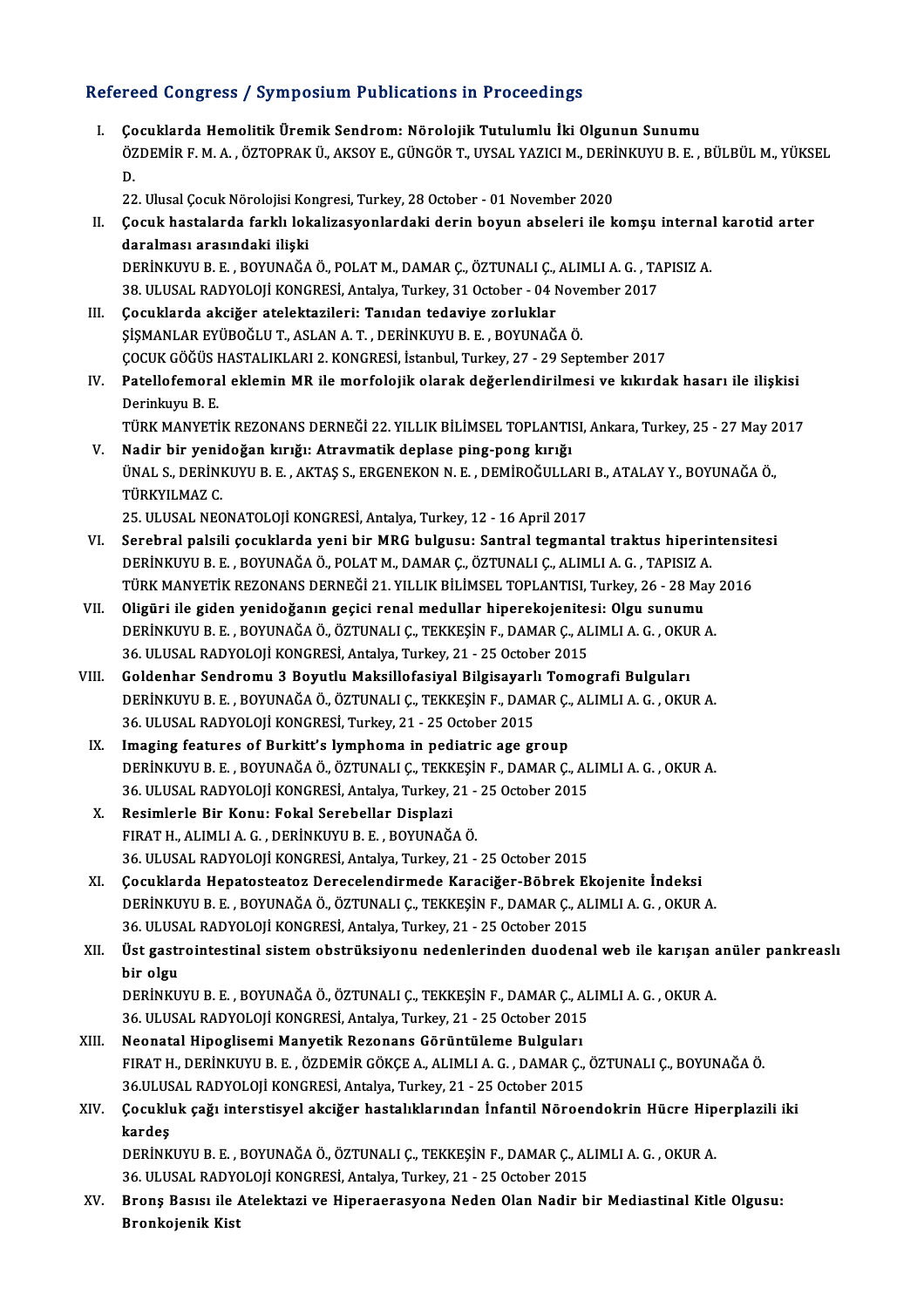|             | DERINKUYU B. E., BOYUNAĞA Ö., ÖZTUNALI Ç., TEKKEŞİN F., DAMAR Ç., ALIMLI A. G., OKUR A.                       |
|-------------|---------------------------------------------------------------------------------------------------------------|
|             | 36. ULUSAL RADYOLOJİ KONGRESİ, Antalya, Turkey, 21 - 25 October 2015                                          |
| XVI.        | Resimlerle Bir Konu: Morgagni Hernisi                                                                         |
|             | DERİNKUYU B. E., BOYUNAĞA Ö., ÖZTUNALI Ç., TEKKEŞİN F., DAMAR Ç., ALIMLI A. G., OKUR A.                       |
|             | 36. ULUSAL RADYOLOJİ KONGRESİ, Antalya, Turkey, 21 - 25 October 2015                                          |
| XVII.       | Pterygopalatine fossa: not a mystery!                                                                         |
|             | DERİNKUYU B. E., BOYUNAĞA Ö., ÖZTUNALI Ç., TEKKEŞİN F., DAMAR Ç., ALIMLI A. G., OKUR A.                       |
|             | 36. ULUSAL RADYOLOJİ KONGRESİ, Antalya, Turkey, 21 - 25 October 2015                                          |
| XVIII.      | Imaging features of Burkitt s lymphoma                                                                        |
|             | DERİNKUYU B. E., ÖZTUNALI Ç., BOYUNAĞA Ö., ALIMLI A. G., DAMAR Ç., UÇAR M.                                    |
|             | European Society of Paediatric Radiology, 52nd Annual Meeting, Graz, Graz, Austria, 2 - 06 June 2015, vol.45, |
|             | pp 336                                                                                                        |
| XIX.        | Juvenil Nazofarengeal Anjiofibromun Manyetik RezonansGörüntüleme Bulguları                                    |
|             | ALIMLI A. G., UÇAR M., ÖZTUNALI Ç., DERİNKUYU B. E., DAMAR Ç., BOYUNAĞA Ö., TOKGÖZ N.                         |
|             | TÜRK MANYETİK REZONANS DERNEĞİ 20. YILLIK BİLİMSEL TOPLANTISI, Ankara, Turkey, 21 - 23 May 2015               |
| XX.         | Arterial iskemik inmeli bir çocuk hastada atipik klinik prezentasyon                                          |
|             | TEKİN ORGUN L., HAVALI C., DERİNKUYU B. E., ÖZTÜRK Z., BOYUNAĞA Ö., DEMİR E., GÜCÜYENER K.                    |
|             | 17. ULUSAL ÇOCUK NÖROLOJİSİ KONGRESİ, İzmir, Turkey, 6 - 09 May 2015                                          |
| XXI.        | Arrested pneumanization in pediatric age group: CT and MRI findings                                           |
|             | ALTINBAŞ N. K., GÜRAL G., GÜNEŞ A., DERİNKUYU B. E., AKMAZ ÜNLÜ H.                                            |
|             | EUROPEAN CONGRESS OF RADIOLOGY 2015, VİYANA, Austria, 4 - 08 March 2015                                       |
| XXII.       | Nadir Bir İntrakranial Psödotümör Olgusu: Rosai Dorfman Hastalığının Beyin Tutulumu                           |
|             | Derinkuyu B.E.                                                                                                |
|             | 35. ULUSAL RADYOLOJİ KONGRESİ, Antalya, Turkey, 11 - 16 November 2014                                         |
| XXIII.      | Nadir Yumuşak Doku Tümörü Hemanjioperisitoma: İki Olgu                                                        |
|             | Derinkuyu B.E.                                                                                                |
|             | 35. ULUSAL RADYOLOJİ KONGRESİ, Antalya, Turkey, 11 - 16 November 2014                                         |
| XXIV.       | Yenidoğanda Kayıp Ductus Venosus, Alternatif Yolak                                                            |
|             | Derinkuvu B. E.                                                                                               |
|             | 35. ULUSAL RADYOLOJİ KONGRESİ, Antalya, Turkey, 11 - 16 November 2014                                         |
| XXV         | Yenidoğanda renal candidiazis, 3 olgu                                                                         |
|             | Derinkuyu B.E.                                                                                                |
|             | 35. ULUSAL RADYOLOJİ KONGRESİ, Antalya, Turkey, 11 - 16 November 2014                                         |
| XXVI.       | Sinsi Bir Hastalık: Serebral Tüberkülom                                                                       |
|             | Derinkuyu B E                                                                                                 |
|             | 35. ULUSAL RADYOLOJİ KONGRESİ, Antalya, Turkey, 11 - 16 November 2014                                         |
| XXVII.      | Sternal ve Kostal Tüberküloz: İki Olgu                                                                        |
|             | Derinkuyu B.E.                                                                                                |
|             | 35. ULUSAL RADYOLOJİ KONGRESİ, Antalya, Turkey, 11 - 16 November 2014                                         |
| XXVIII.     | İntraabdominal Ekstralober Pulmoner Sekestrasyon                                                              |
|             | Derinkuyu B.E.                                                                                                |
|             | 35. ULUSAL RADYOLOJİ KONGRESİ, Antalya, Turkey, 11 - 16 November 2014                                         |
| XXIX.       | Mukopolisakkaridozlarda Kranial ve Spinal MR Bulguları                                                        |
|             | Derinkuyu B E                                                                                                 |
|             | 35. ULUSAL RADYOLOJİ KONGRESİ, Antalya, Turkey, 11 - 16 November 2014                                         |
| XXX.        | Pediatrik Karaciğer ve Böbrek Transplantlarında Vasküler Komplikasyonlar ve Görüntüleme                       |
|             | <b>Bulguları</b>                                                                                              |
|             | Derinkuyu B.E.                                                                                                |
|             | 35. ULUSAL RADYOLOJİ KONGRESİ, Antalya, Turkey, 11 - 16 November 2014                                         |
| <b>XXXI</b> | İskemi- Pineal Kist Gelişiminde Potansiyel Bir Faktör Olabilir mi?                                            |
|             | ÖZMEN E., SAMANCI C., DERİNKUYU B. E. , KAYADİBİ Y., AKMAZ ÜNLÜ H., HAKAN DEMİRKAN T., HAŞILOĞLU Z. I. ,      |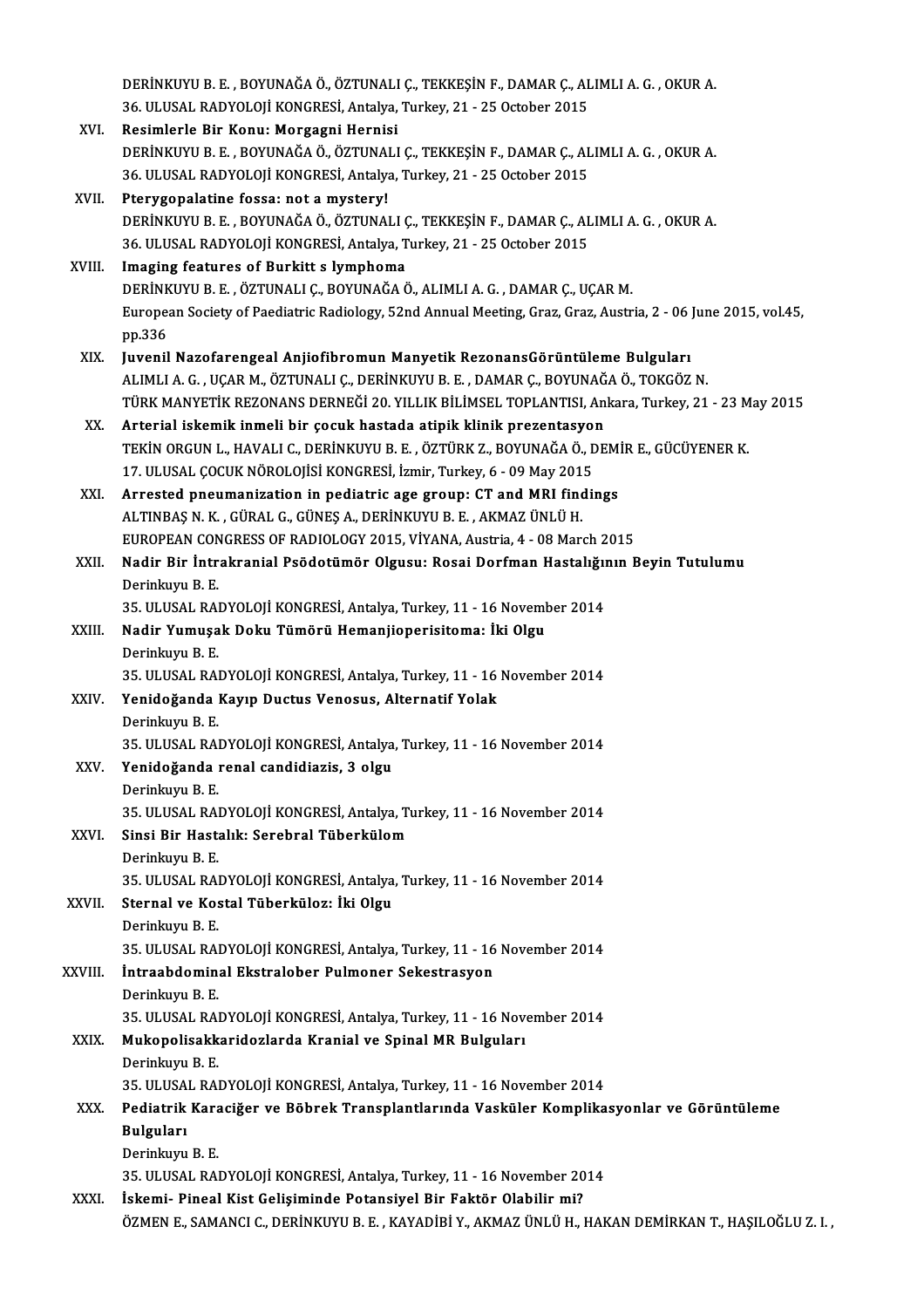|              | ADALETLİ İ., KURUĞOĞLU S.                                                                                                                |
|--------------|------------------------------------------------------------------------------------------------------------------------------------------|
|              | 35. ULUSAL RADYOLOJİ KONGRESİ, Antalya, Turkey, 11 - 16 November 2014                                                                    |
| XXXII.       | Pilomiksoid Astrositom MRG Bulguları: İki Olgu                                                                                           |
|              | Derinkuyu B E                                                                                                                            |
|              | 35. ULUSAL RADYOLOJİ KONGRESİ, Antalya, Turkey, 11 - 16 November 2014                                                                    |
| XXXIII.      | Disseminated Renal Vein Thrombosis May Begin In Utero                                                                                    |
|              | AKTAŞ S., ÜNAL S., TÜRKYILMAZ C., DAMAR Ç., DERİNKUYU B. E., BOYUNAĞA Ö., SAL E., KAYA Z., ÖZDEMİR Y.,                                   |
|              | BAKKALOĞLU EZGÜ S.A.                                                                                                                     |
|              | 5TH CONGRESS OF THE EUROPEAN ACADEMY OF PAEDIATRIC SOCIETIES, BARSELONA, Spain, 17 - 24 October                                          |
|              | 2014, vol 99, pp 452                                                                                                                     |
| <b>XXXIV</b> | Ischemia a potential cause for pineal cyst development                                                                                   |
|              | ÖZMEN E., KAYADİBİ Y., DERİNKUYU B. E., SAMANCI C., AKMAZ ÜNLÜ H., HAKAN DEMİRKAN T., HAŞILOĞLU Z. I.,                                   |
|              | ADALETLİ İ., KURUĞOĞLU S.                                                                                                                |
|              | 20TH SYMPOSIUM NEURORADIOLOGICUM 2014, İstanbul, Turkey, 7 - 12 September 2014, vol.56, pp.193-194                                       |
| XXXV         | Central tegmental tract hyperintensity in cerebral palsy patients                                                                        |
|              | Derinkuyu B. E., Özmen E., Akmaz Ünlü H.                                                                                                 |
|              | European Society of Paediatric Radiology, 51st Annual Meeting, Amsterdam, Amsterdam, Netherlands, 2 - 06 June                            |
|              | 2014, vol 44, pp.316                                                                                                                     |
| XXXVI.       | Solunum sıkıntısı olan bir yenidoğanda pulmoner sekestrasyon ve pnömomediasten birlikteliği                                              |
|              | ÜNAL S., DERİNKUYU B. E., AKTAŞ S., ERGENEKON N. E., DEMİROĞULLARI B., ATALAY Y., BOYUNAĞA Ö.,                                           |
|              | TÜRKYILMAZ C                                                                                                                             |
|              | 22. ULUSAL NEONATOLOJİ KONGRESİ, Antalya, Turkey, 10 - 13 April 2014                                                                     |
| XXXVII.      | Osteosarkom Olgusunda Akciğer Metastazı, Mediasten ve Diyafragma invazyonu                                                               |
|              | DERİNKUYU B. E., ATASOY Ç., SANCAK İ. T., KARAOĞUZ R., ÖZTÜRK S.<br>34. ULUSAL RADYOLOJİ KONGRESİ, Antalya, Turkey, 6 - 10 November 2013 |
| XXXVIII.     | Negatif BT Anjiografi-Venografi: Masif Serebral Hava Embolisi                                                                            |
|              | DERİNKUYU B. E., ATASOY Ç., SANCAK İ. T., KARAOĞUZ R., ÖZTÜRK S.                                                                         |
|              | 34. ULUSAL RADYOLOJİ KONGRESİ, Antalya, Turkey, 6 - 10 November 2013                                                                     |
| <b>XXXIX</b> | Nörokütanöz melanozis, hemimegalensefali ve over kistinin eşlik ettiği dev konjenital melanositik                                        |
|              | nevüs sendromu olgusu                                                                                                                    |
|              | DERİNKUYU B. E., ATASOY Ç., SANCAK İ. T., KARAOĞUZ R., ÖZTÜRK S.                                                                         |
|              | 34. ULUSAL RADYOLOJİ KONGRESİ, Antalya, Turkey, 6 - 10 November 2013                                                                     |
| XL.          | Patterson-Lowry Rizomelik Displazisi                                                                                                     |
|              | DERİNKUYU B. E., ATASOY Ç., SANCAK İ. T., KARAOĞUZ R., ÖZTÜRK S.                                                                         |
|              | 34. ULUSAL RADYOLOJİ KONGRESİ, Antalya, Turkey, 6 - 10 November 2013                                                                     |
| XLI.         | Seckel Sendromu Direkt Röntgen Bulguları                                                                                                 |
|              | DERİNKUYU B. E., ATASOY Ç., SANCAK İ. T., KARAOĞUZ R., ÖZTÜRK S.                                                                         |
|              | 34. ULUSAL RADYOLOJİ KONGRESİ, Antalya, Turkey, 6 - 10 November 2013                                                                     |
| XLII.        | Lenfomayı Taklit Eden, Timus Tutulumu ile Karakterize Langerhans Hücreli Histiyositoz Olgusu                                             |
|              | DERİNKUYU B. E., ATASOY Ç., SANCAK İ. T., KARAOĞUZ R., ÖZTÜRK S.                                                                         |
|              | 34. ULUSAL RADYOLOJİ KONGRESİ, Antalya, Turkey, 6 - 10 November 2013                                                                     |
| XLIII.       | Dezmoplastik Non-İnfantil Gangliogliom: MRG, Spektroskopi, Difüzyon ve Perfüzyon Bulguları                                               |
|              | DERİNKUYU B. E., ATASOY Ç., SANCAK İ. T., KARAOĞUZ R., ÖZTÜRK S.                                                                         |
|              | 34. ULUSAL RADYOLOJİ KONGRESİ, Antalya, Turkey, 6 - 10 November 2013                                                                     |
| XLIV.        | Tüberküloz Artriti Görüntüleme Bulguları<br>DERİNKUYU B. E., ATASOY Ç., SANCAK İ. T., KARAOĞUZ R., ÖZTÜRK S.                             |
|              | 34. ULUSAL RADYOLOJİ KONGRESİ, Antalya, Turkey, 6 - 10 November 2013                                                                     |
| XLV.         | Neonatal dönemde gelişen ve hemanjiom ile karışan umblikal ven kateteri komplikasyonu: Karaciğer                                         |
|              | nekrozu                                                                                                                                  |
|              | DERİNKUYU B. E., ATASOY Ç., SANCAK İ. T., KARAOĞUZ R., ÖZTÜRK S.                                                                         |
|              | 34. ULUSAL RADYOLOJİ KONGRESİ, Antalya, Turkey, 6 - 10 November 2013                                                                     |
|              |                                                                                                                                          |